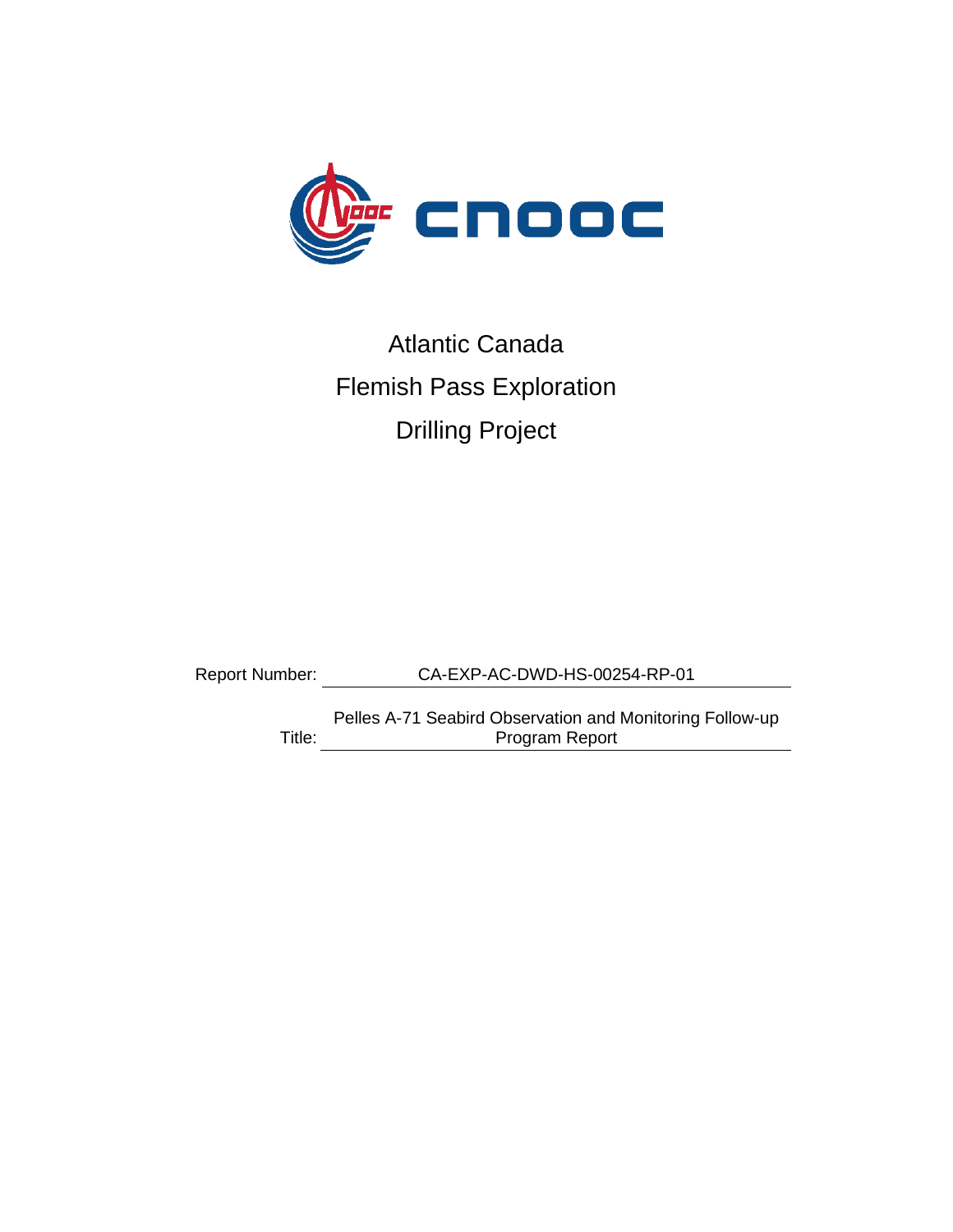

#### **Document Approval Matrix**

| <b>Issue</b> | Date                   | <b>Reason for</b><br>Change                | Author(s)                       | <b>Endorsed by</b>                                      |  |
|--------------|------------------------|--------------------------------------------|---------------------------------|---------------------------------------------------------|--|
| Rev 2        | 6-Dec-                 | Addition of<br>Section $6.0 -$<br>Lighting | Mark White,<br><b>HSSE Lead</b> | Todd Hartlaub,<br><b>Senior Manager, NA Exploration</b> |  |
|              | 2021                   | Reduction<br>Efforts                       |                                 |                                                         |  |
| Rev 1        | 3-Sept-<br>N/A<br>2021 |                                            | Mark White,<br><b>HSSE Lead</b> | Todd Hartlaub,<br><b>Senior Manager, NA Exploration</b> |  |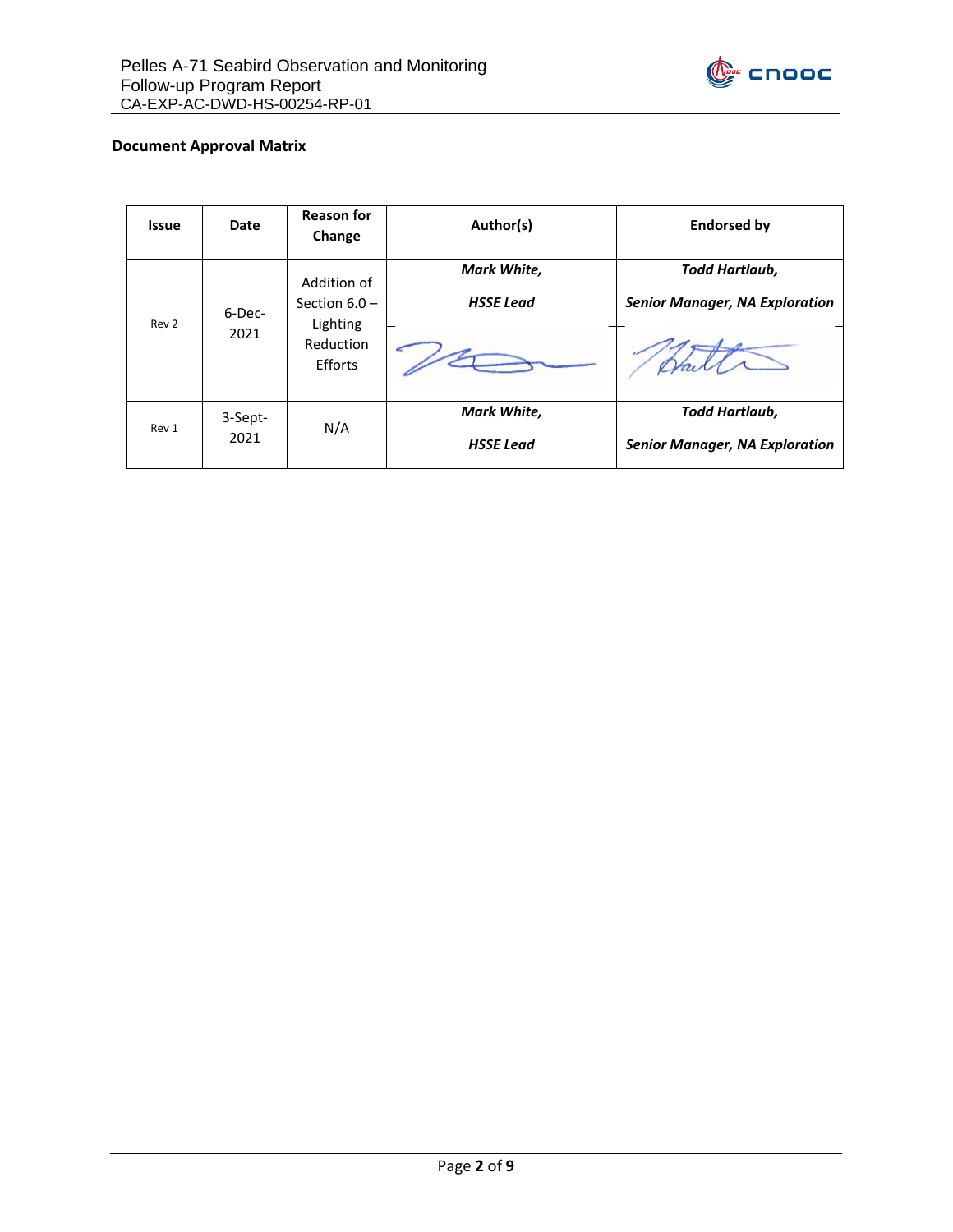

# **Table of Contents**

| 1.0                  |                       |  |
|----------------------|-----------------------|--|
| 2.0                  |                       |  |
| 2.1                  |                       |  |
| 3.0                  |                       |  |
| 4.0                  |                       |  |
| 5.0                  |                       |  |
| 6.0                  |                       |  |
| 7.0                  |                       |  |
|                      | <b>List of Tables</b> |  |
| Table1.              |                       |  |
| Table <sub>2</sub> . |                       |  |
|                      |                       |  |

# **Table of Figures**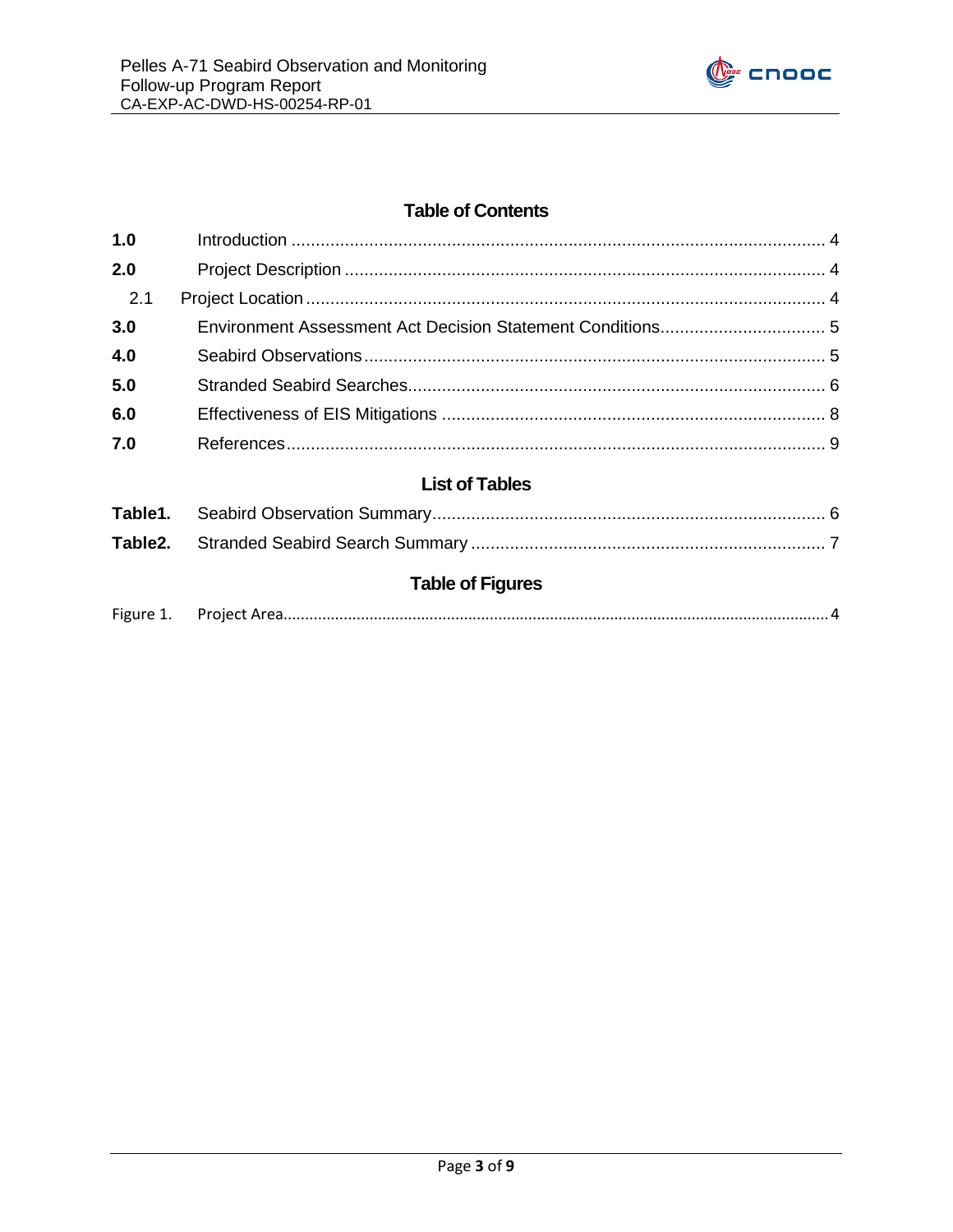

# <span id="page-3-0"></span>**1.0 INTRODUCTION**

CNOOC completed an offshore exploration drilling program at Exploration Lease (EL) 1144 in the Flemish pass region of the Canada Newfoundland and Labrador (NL) Offshore Area. CNOOC is committed to complying with conditions set out in the Decision Statement for exploration drilling activities at EL 1144. The following report outlines the actions completed in accordance with follow up conditions from the CNOOC (Formerly Nexen Energy ULC) Flemish Pass Exploration Drilling Project (2018 - 2028) Environmental Impact Statement (EIS) related to seabird observations and monitoring.

# <span id="page-3-1"></span>**2.0 PROJECT DESCRIPTION**

CNOOC conducted petroleum exploration drilling and associated activities in the Flemish Pass region of the Canada-Newfoundland and Labrador Offshore Area from April to July 2021. The Project included associated Vertical Seismic Profiling (VSP) survey, well testing, abandonment and associated supply and service activities required to support drilling activities. The Project Area (Figure 1) included the Exploration License (EL) 1144.

#### <span id="page-3-2"></span>**2.1 Project Location**

Pelles A-71 is located in the Flemish Pass at 47° 30' 11.90" N, 46° 40' 39.14" W. The wellsite is located in the EL 1144 in approximately 1160 m water depth.



<span id="page-3-3"></span>**Figure 1. Project Area**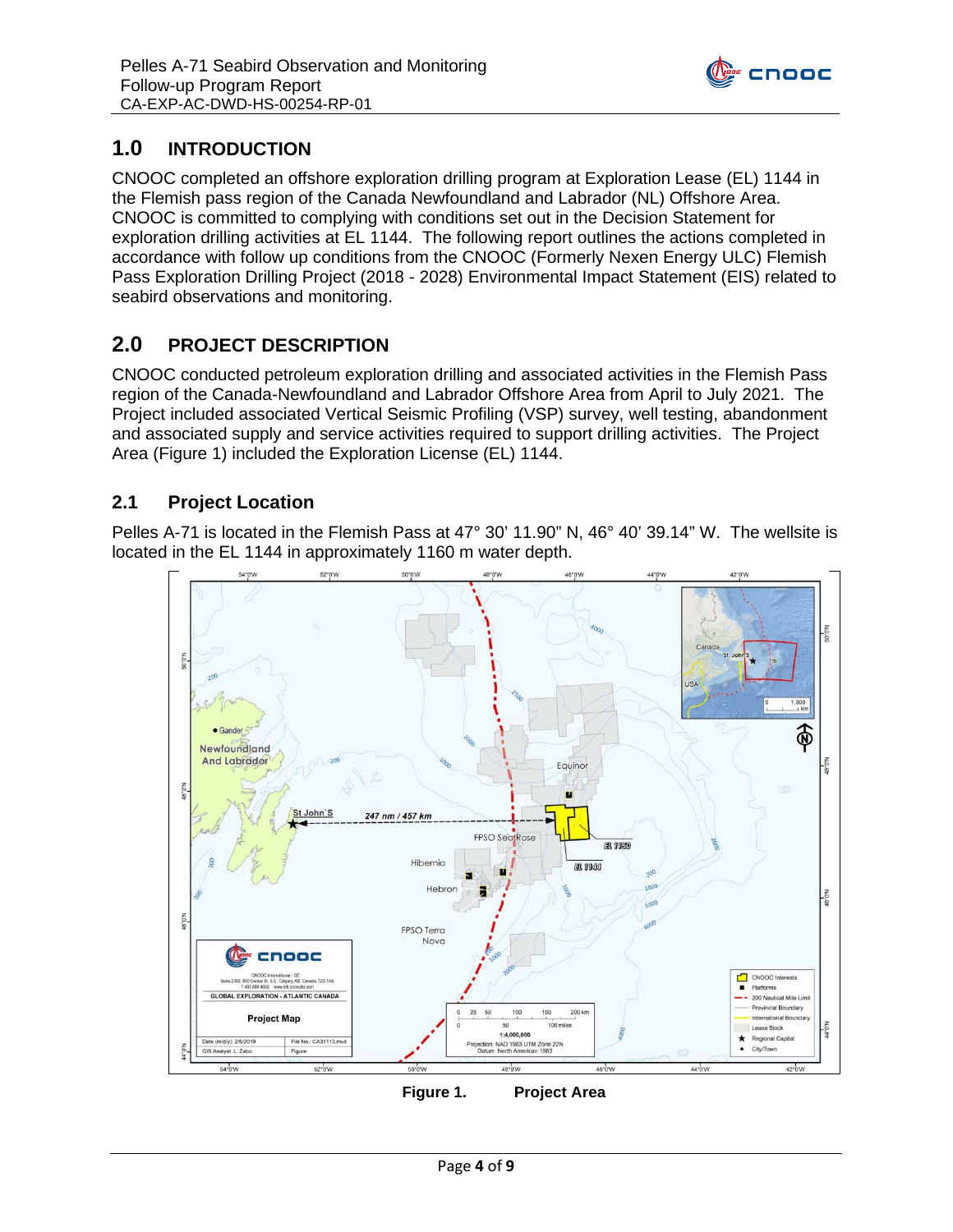

#### <span id="page-4-0"></span>**3.0 ENVIRONMENT ASSESSMENT ACT DECISION STATEMENT CONDITIONS**

CNOOC conducted seabird observations and monitoring in accordance with the requirements of the "Seabird Observation and Monitoring Follow Up Program" (CA-EXP-AC-DWD-RG-00166- PL-001) that was developed in consultation with Environment and Climate Change Canada and the C-NLOPB.

This report speaks specifically to conditions outlined in 4.3, 4.3.1 and 4.3.2 of The Minister's Decision Statement issued under Section 54 of the Canadian Environmental Assessment Act (2012) for the "CNOOC International Flemish Pass Exploration Project".

4.3 The Proponent shall develop, prior to the start of the drilling program and in consultation with Environment and Climate Change Canada and the Board, follow-up requirements, pursuant to condition 2.5, to verify the accuracy of the environmental assessment as it pertains to migratory birds and to determine the effectiveness of the mitigation measures implemented by the Proponent to avoid harm to migratory birds, their eggs and nests, including the mitigation measures used to comply with conditions 4.1 and 4.2. The Proponent shall implement these follow-up requirements for the duration of the drilling program. As part of the follow-up, the Proponent shall:

4.3.1 monitor daily for the presence of marine birds from the drilling installation using a trained observer following Environment and Climate Change Canada's Eastern Canada Seabirds at Sea Standardized Protocol for Pelagic Seabird Surveys from Moving and Stationary Platforms; and

4.3.2 monitor the drilling installation and supply vessels daily for the presence of stranded birds and follow Environment and Climate Change Canada's Procedures for Handling and Documenting Stranded Birds Encountered on Infrastructure Offshore Atlantic Canada.

#### <span id="page-4-1"></span>**4.0 SEABIRD OBSERVATIONS**

PAL Aerospace conducted all seabird observations on the Pelles A-71 well site from the Mobile Offshore Drilling Unit (MODU). During the operational period, a total of 804 seabird observation entries recorded 23,685 seabirds. Observations were conducted between April 28<sup>th</sup> and July 7<sup>th</sup>, 2021 and completed in accordance with CNOOC's approved "Seabird Observation and Monitoring Procedural Aid". Table 1 details a summary of the observations completed during the drilling program. CNOOC has submitted a copy of all raw data associated with seabird observations to the C-NLOPB.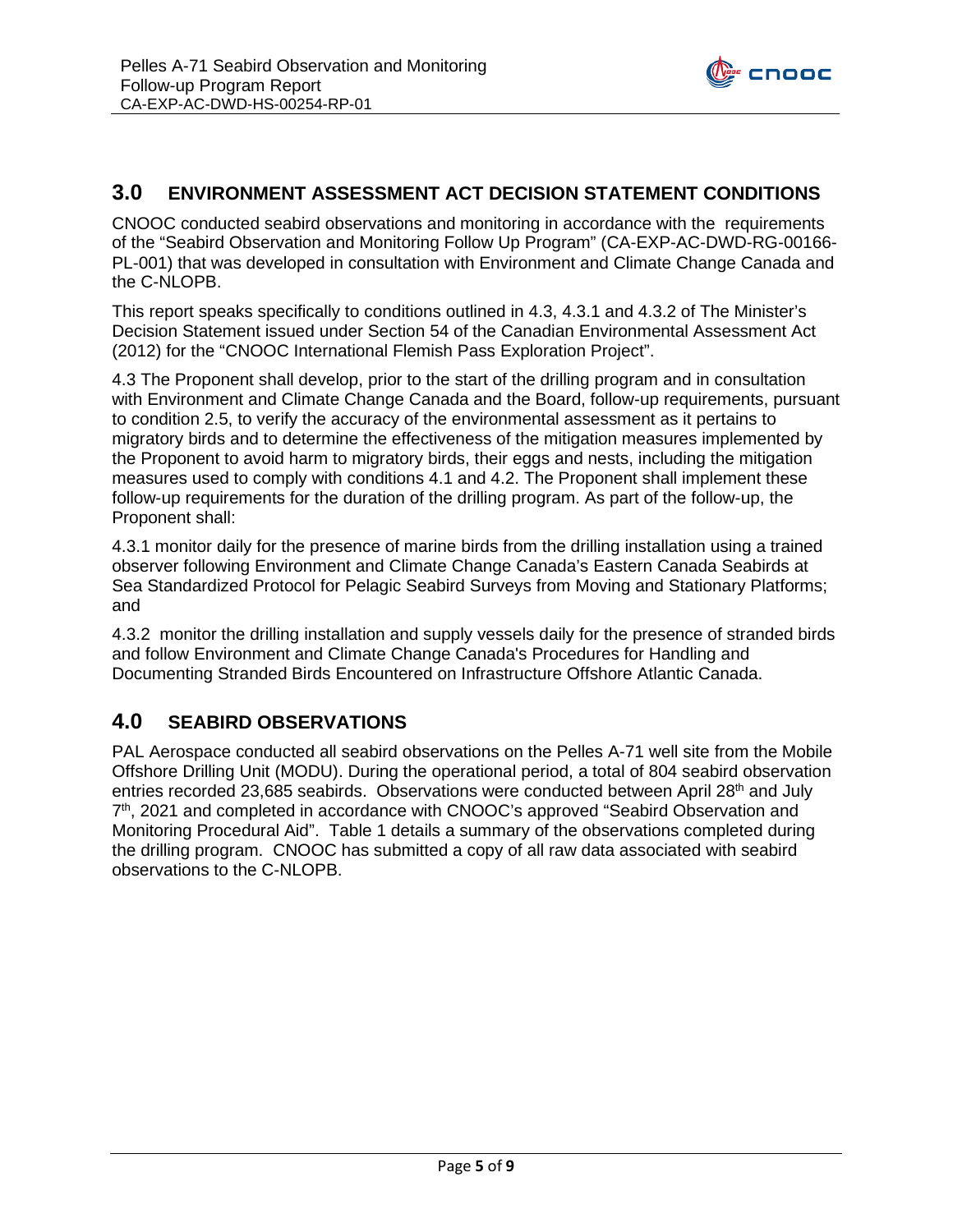

| <b>Species</b>                 | <b>Number</b>  |  |  |  |  |
|--------------------------------|----------------|--|--|--|--|
| <b>Black-legged Kittiwake</b>  | 336            |  |  |  |  |
| <b>Common Murre</b>            | 10             |  |  |  |  |
| <b>Dovekie</b>                 | 20             |  |  |  |  |
| <b>Glaucous Gull</b>           | 1              |  |  |  |  |
| <b>Great Black-backed Gull</b> | 26             |  |  |  |  |
| <b>Great Shearwater</b>        | 260            |  |  |  |  |
| <b>Herring Gull</b>            | 74             |  |  |  |  |
| <b>Iceland Gull</b>            | $\overline{2}$ |  |  |  |  |
| Leach's Storm-Petrel           | 10             |  |  |  |  |
| Lesser Black-backed Gull       | 6              |  |  |  |  |
| Manx Shearwater                | 1              |  |  |  |  |
| Northern Fulmar                | 22495          |  |  |  |  |
| <b>Northern Gannet</b>         | 3              |  |  |  |  |
| Pomarine Jaeger                | 1              |  |  |  |  |
| Sooty Shearwater               | $\overline{2}$ |  |  |  |  |
| South Polar Skua               | $\overline{2}$ |  |  |  |  |
| <b>Unknown Gull</b>            | 430            |  |  |  |  |
| <b>Unknown Murre</b>           | 1              |  |  |  |  |
| Unknown Shearwater             | $\overline{2}$ |  |  |  |  |
| Unknown Skua                   | $\overline{2}$ |  |  |  |  |
| <b>Unknown Tern</b>            | $\overline{1}$ |  |  |  |  |
| <b>Total</b>                   | 23,685         |  |  |  |  |

<span id="page-5-1"></span>**Table1. Seabird Observation Summary**

#### <span id="page-5-0"></span>**5.0 STRANDED SEABIRD SEARCHES**

Daily stranded seabird surveys were conducted daily at dawn during the Pelles A-71 exploration drilling program that included the Stena Forth drillship and the Siem Pilot, Maersk Clipper, Maersk Mobiliser and Skandi Vinland support vessels. Table 2 details stranded seabird searches completed during the program. Seabirds were handled in accordance with CNOOC's approved "Seabird Capture and Handling Procedural Aid". There was a total of 22 birds found; 4 carcasses disposed of at sea, 4 carcasses sent ashore; 1 live seabird that died in transit to shore and 13 live seabirds released. CNOOC has submitted a copy of all raw data associated with stranded seabird searches to the C-NLOPB.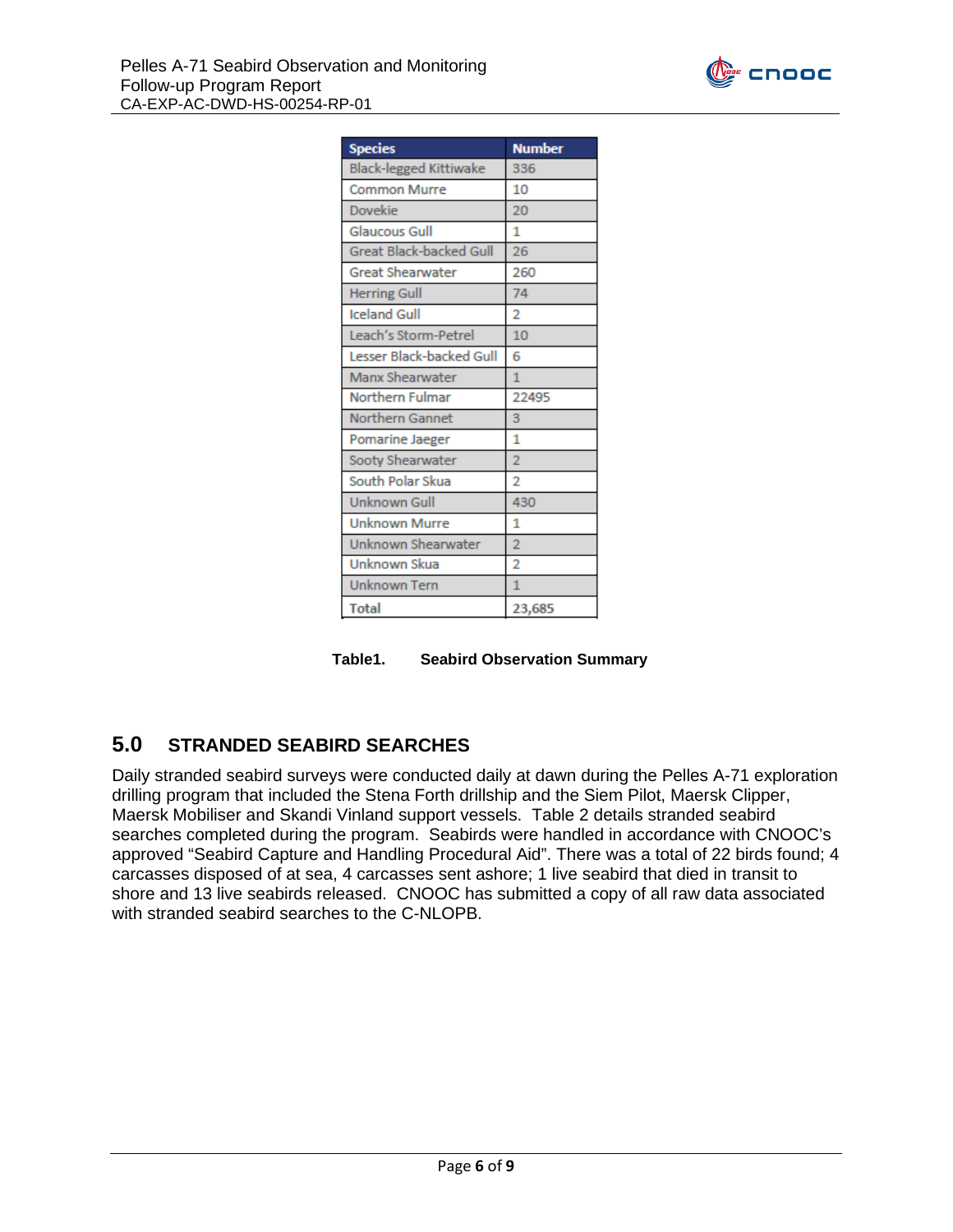

|              | Location<br>of<br><b>Stranding</b><br>(Lat/Long, or<br>Name) | <b>Bird Species</b> | <b>TOTAL</b><br>#<br>stranded<br>birds | <b>Found Dead</b> |                            | <b>Captured Alive</b> |                   |                        |                      |                   |                        |                      |
|--------------|--------------------------------------------------------------|---------------------|----------------------------------------|-------------------|----------------------------|-----------------------|-------------------|------------------------|----------------------|-------------------|------------------------|----------------------|
| Date         |                                                              |                     |                                        |                   | Fate                       |                       | Oiled**           |                        | Not oiled            |                   |                        |                      |
| (yyyy/mm/dd) |                                                              |                     |                                        | #<br>Oiled**      | #<br>disposed<br>of at sea | #<br>sent<br>ashore*  | # died<br>in care | #<br>released<br>alive | #<br>sent<br>ashore* | # died<br>in care | #<br>released<br>alive | #<br>sent<br>ashore* |
| 2021-05-12   | Stena Forth<br>Pelles A-71                                   | <b>WTSP</b>         | $\mathbf 1$                            |                   |                            |                       |                   |                        |                      |                   |                        | $\mathbf{1}$         |
| 2021-05-14   | Stena Forth<br>Pelles A-71                                   | WTSP                | $\mathbf 1$                            |                   | $\mathbf 1$                |                       |                   |                        |                      |                   |                        |                      |
| 2021-05-17   | Stena Forth<br>Pelles A-71                                   | WTSP                | $\,1\,$                                |                   | $\,1\,$                    |                       |                   |                        |                      |                   |                        |                      |
| 2021-06-01   | Stena Forth<br>Pelles A-71                                   | LESP                | $\mathbf 1$                            |                   |                            |                       |                   |                        |                      |                   | $\,1$                  |                      |
| 2021-06-08   | Stena Forth<br>Pelles A-71                                   | LESP                | $\,1\,$                                |                   |                            | $\mathbf 1$           |                   |                        |                      |                   |                        |                      |
|              | Stena Forth<br>Pelles A-71                                   | <b>UNSP</b>         | $1\,$                                  |                   | $\mathbf 1$                |                       |                   |                        |                      |                   |                        |                      |
| 2021-06-11   | Stena Forth<br>Pelles A-71                                   | LESP                | $\mathbf{1}$                           |                   |                            | $\mathbf{1}$          |                   |                        |                      |                   |                        |                      |
| 2021-06-20   | Mobiliser<br>Pelles A-71                                     | LESP                | 5                                      |                   |                            | $\mathbf{1}$          |                   |                        |                      |                   | $\overline{4}$         |                      |
| 2021-06-21   | Stena Forth<br>Pelles A-71                                   | LESP                | $\mathbf 1$                            |                   |                            |                       |                   |                        |                      |                   | $\,1$                  |                      |
|              | Stena Forth<br>Pelles A-71                                   | LESP                | $\mathbf 1$                            |                   |                            |                       |                   |                        |                      |                   | $\,1\,$                |                      |
| 2021-06-22   | Stena Forth<br>Pelles A-71                                   | <b>OSFL</b>         | $\mathbf 1$                            |                   | $1\,$                      |                       |                   |                        |                      |                   |                        |                      |
| 2021/06/28   | Stena Forth<br>Pelles A-71                                   | LESP                | $\,1\,$                                |                   |                            | $\mathbf 1$           |                   |                        |                      |                   |                        |                      |
| 2021/06/29   | Stena Forth<br>Pelles A-71                                   | LESP                | $\mathbf 1$                            |                   |                            |                       |                   |                        |                      |                   | $\mathbf 1$            |                      |
| 2021/07/01   | Stena Forth<br>Pelles A-71                                   | LESP                | $\mathbf 1$                            |                   |                            |                       |                   |                        |                      |                   | $1\,$                  |                      |
|              | Stena Forth<br>Pelles A-71                                   | LESP                | $\mathbf 1$                            |                   |                            |                       |                   |                        |                      |                   | $1\,$                  |                      |
| 2021/07/03   | Stena Forth<br>Pelles A-71                                   | LESP                | $\overline{2}$                         |                   |                            |                       |                   |                        |                      |                   | $\mathbf 2$            |                      |
| 2021/07/05   | Stena Forth<br>Pelles A-71                                   | LESP                | $\,1\,$                                |                   |                            |                       |                   |                        |                      |                   | $\,1\,$                |                      |
|              |                                                              |                     | 22                                     |                   | $\overline{a}$             | $\overline{4}$        |                   |                        |                      |                   | 13                     | $\mathbf{1}$         |

#### <span id="page-6-0"></span>**Table2. Stranded Seabird Search Summary**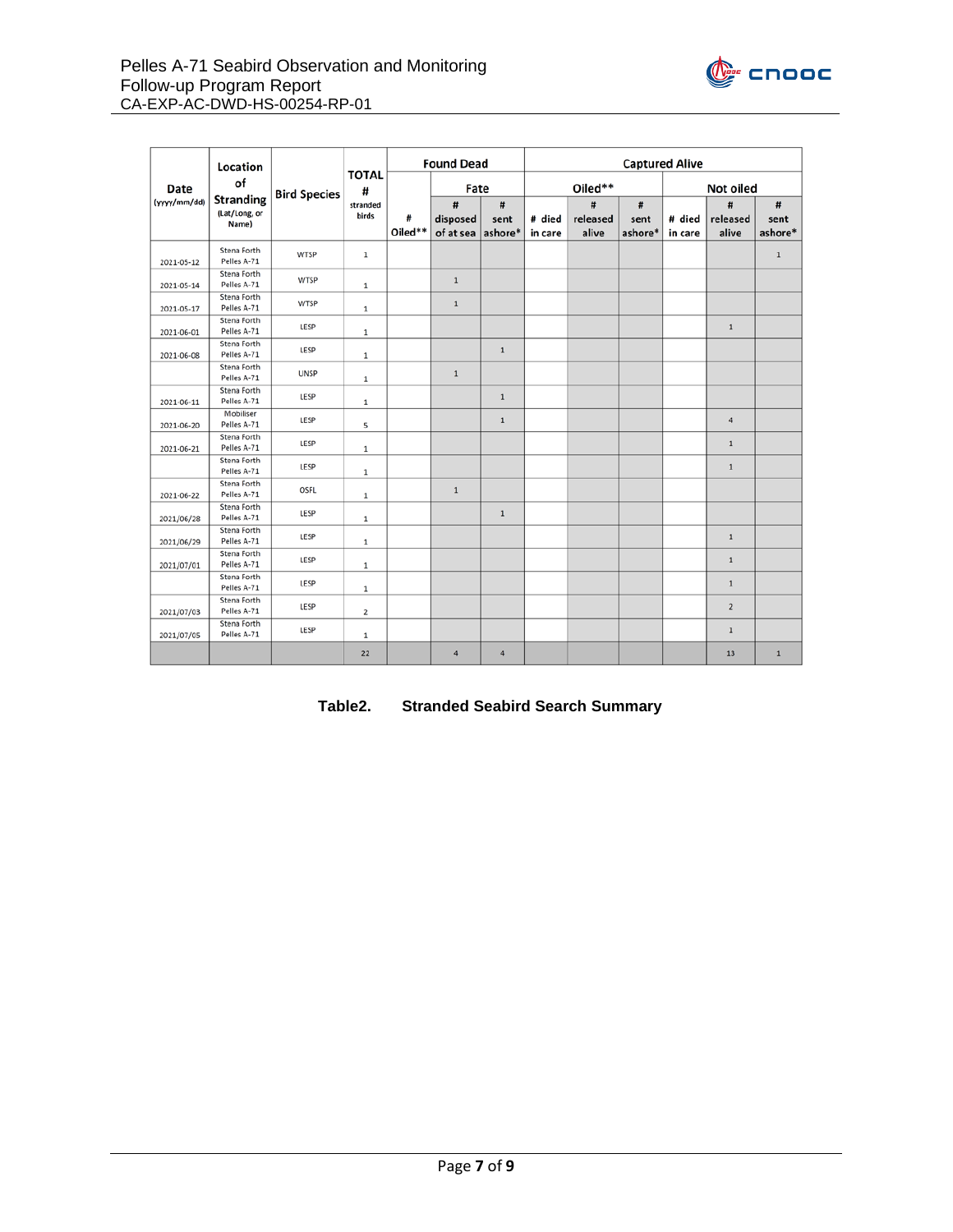

# <span id="page-7-0"></span>**6.0 LIGHTING REDUCTION EFFORTS**

CNOOC worked with the MODU and supply vessel vendors to identify and implement reduced artificial lighting where possible during project operations. The opportunities were identified by the installation owners and confirmed to not impact operational health and safety requirements. These reduced lighting opportunities were tracked monthly and reported to CNOOC.

The following is a high level summary of lighting reductions achieved during the campaign:

| <b>Installation</b>                  | <b>Total</b><br><b>Operational</b><br><b>Days</b> | <b>Days</b><br><b>Reduction</b><br><b>Fully</b><br>Implemented | <b>Days</b><br><b>Reduction</b><br><b>Partially</b><br>Implemented | <b>Days</b><br><b>Reduction</b><br><b>Not</b><br>Implemented |  |
|--------------------------------------|---------------------------------------------------|----------------------------------------------------------------|--------------------------------------------------------------------|--------------------------------------------------------------|--|
| <b>Stena Forth</b>                   | 73                                                | 71                                                             | 2                                                                  | 0                                                            |  |
| <b>Maersk Clipper</b>                | 91                                                | 61                                                             | 20                                                                 | 10                                                           |  |
| <b>Maersk Mobilizer</b>              | 77                                                | 54                                                             | 20                                                                 | 3                                                            |  |
| <b>Secunda Siem</b><br><b>Pilot</b>  | 77                                                | 35                                                             | 15                                                                 | 27                                                           |  |
| <b>DOF Skandi</b><br><b>Vindland</b> | 12                                                | 9                                                              | 2                                                                  | 1                                                            |  |

CNOOC has submitted a copy of all raw data associated with artificial lighting reductions to the C-NLOPB.

#### **7.0 EFFECTIVENESS OF EIS MITIGATIONS**

The Flemish Pass Exploration Drilling Project (2018 - 2028) Environmental Impact Statement (EIS) assessed the potential effects of marine and migratory birds which are known, or likely to be found, within the project area and may be affected by planned project components and activities.

The EIS highlighted that the primary mechanisms of interaction that may have negative effects on marine and migratory birds, included platform and vessel attraction associated with lighting and increased foraging opportunities, and potential hydrocarbon sheening. While these interactions may have led to increased potential for mortality or injury of individuals, the effects were anticipated to be negligible to minor, due to the localized nature of Project activities. The data acquired during the program supports that the operation had no population-wide effects within the project area. The mitigative measures that are currently in place have been proven effective and no additional measures are recommended at this time.